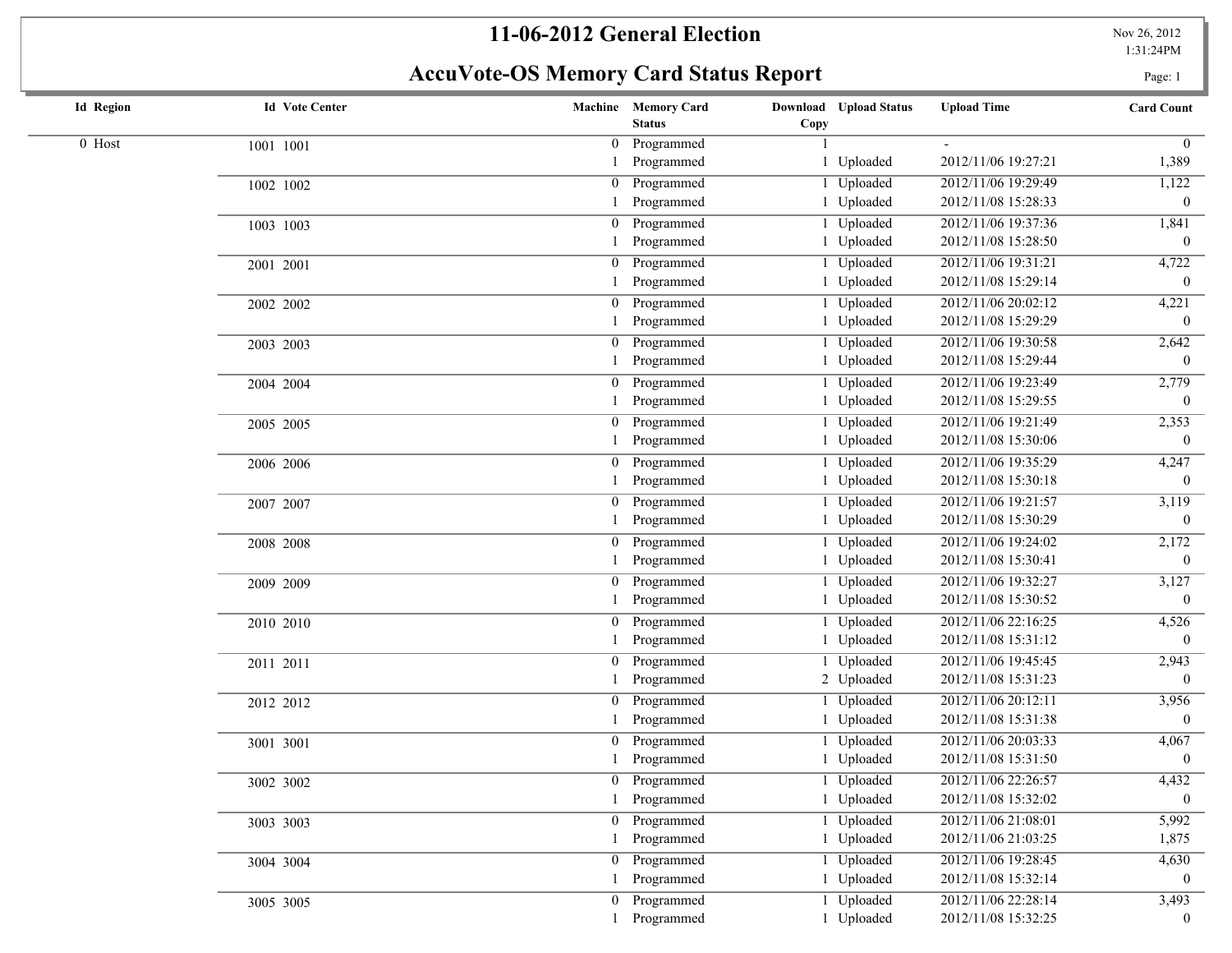**AccuVote-OS Memory Card Status Report** Page: 2

| <b>Id Region</b> | <b>Id Vote Center</b> |                | Machine Memory Card<br><b>Status</b> | <b>Download</b> Upload Status<br>Copy | <b>Upload Time</b>  | <b>Card Count</b> |
|------------------|-----------------------|----------------|--------------------------------------|---------------------------------------|---------------------|-------------------|
| 0 Host           | 3006 3006             | 0              | Programmed                           | Uploaded                              | 2012/11/06 19:59:04 | 2,777             |
|                  |                       |                | Programmed                           | 1 Uploaded                            | 2012/11/08 15:32:37 | $\overline{0}$    |
|                  | 3007 3007             | 0              | Programmed                           | Uploaded                              | 2012/11/06 19:47:36 | 4,272             |
|                  |                       |                | Programmed                           | 1 Uploaded                            | 2012/11/08 15:32:49 | $\mathbf{0}$      |
|                  | 4001 4001             | $\overline{0}$ | Programmed                           | Uploaded                              | 2012/11/06 19:59:36 | 4,903             |
|                  |                       |                | Programmed                           | 1 Uploaded                            | 2012/11/08 15:33:00 | $\theta$          |
|                  | 4002 4002             | 0              | Programmed                           | Uploaded                              | 2012/11/06 19:57:25 | 3,629             |
|                  |                       |                | Programmed                           | 1 Uploaded                            | 2012/11/08 15:33:12 | $\theta$          |
|                  | 4003 4003             | 0              | Programmed                           | Uploaded                              | 2012/11/06 19:31:47 | 2,965             |
|                  |                       |                | Programmed                           | 1 Uploaded                            | 2012/11/08 15:33:36 | $\overline{0}$    |
|                  | 4004 4004             | $\overline{0}$ | Programmed                           | Uploaded                              | 2012/11/06 20:21:20 | 5,143             |
|                  |                       |                | Programmed                           | 1 Uploaded                            | 2012/11/08 15:33:51 | $\theta$          |
|                  | 4005 4005             | $\overline{0}$ | Programmed                           | Uploaded                              | 2012/11/06 19:57:10 | 4,020             |
|                  |                       |                | Programmed                           | Uploaded                              | 2012/11/08 15:34:03 | $\theta$          |
|                  | 4006 4006             | $\mathbf{0}$   | Programmed                           | Uploaded                              | 2012/11/06 20:10:34 | 4,836             |
|                  |                       |                | Programmed                           | Uploaded                              | 2012/11/08 15:34:18 | $\overline{0}$    |
|                  | 4007 4007             | 0              | Programmed                           | Uploaded                              | 2012/11/06 22:28:31 | 3,501             |
|                  |                       |                | Programmed                           | 1 Uploaded                            | 2012/11/08 15:34:29 | $\mathbf{0}$      |
|                  | 4008 4008             | 0              | Programmed                           | Uploaded                              | 2012/11/06 20:04:20 | 3,099             |
|                  |                       |                | Programmed                           | 1 Uploaded                            | 2012/11/08 15:34:41 | $\theta$          |
|                  | 4009 4009             | 0              | Programmed                           | Uploaded                              | 2012/11/06 20:13:42 | 2,490             |
|                  |                       |                | Programmed                           | Uploaded                              | 2012/11/08 15:34:52 | $\Omega$          |
|                  | 4010 4010             | 0              | Programmed                           | Uploaded                              | 2012/11/06 19:29:12 | 2,817             |
|                  |                       |                | Programmed                           | Uploaded                              | 2012/11/08 15:35:07 | $\mathbf{0}$      |
|                  | 4011 4011             |                | Programmed                           | 2 Uploaded                            | 2012/11/06 20:03:31 | 2,642             |
|                  |                       |                | Programmed                           | 1 Uploaded                            | 2012/11/08 15:35:23 | $\theta$          |
|                  | 4012 4012             | $\overline{0}$ | Programmed                           | Uploaded                              | 2012/11/06 19:58:40 | 3,982             |
|                  |                       |                | Programmed                           | 1 Uploaded                            | 2012/11/08 15:35:56 | $\overline{0}$    |
|                  | 4013 4013             | 0              | Programmed                           | Uploaded                              | 2012/11/06 20:16:22 | 5,952             |
|                  |                       |                | Programmed                           | 1 Uploaded                            | 2012/11/08 15:36:15 | $\bf{0}$          |
|                  | 4014 4014             |                | Programmed                           | 1 Uploaded                            | 2012/11/06 21:29:00 | 3,645             |
|                  |                       |                | Programmed                           | 1 Uploaded                            | 2012/11/08 15:36:26 | $\boldsymbol{0}$  |
|                  | 4015 4015             |                | 0 Programmed                         | Uploaded                              | 2012/11/06 19:26:37 | 2,625             |
|                  |                       |                | 1 Programmed                         | 1 Uploaded                            | 2012/11/08 15:36:38 | $\mathbf{0}$      |
|                  | 4016 4016             |                | 0 Programmed                         | 1 Uploaded                            | 2012/11/06 19:30:03 | 2,196             |
|                  |                       |                | Programmed                           | 1 Uploaded                            | 2012/11/08 15:36:49 | $\mathbf{0}$      |
|                  | 4017 4017             |                | 0 Programmed                         | 1 Uploaded                            | 2012/11/06 19:22:06 | 660               |
|                  |                       |                | Programmed                           | 1 Uploaded                            | 2012/11/08 15:37:00 | $\bf{0}$          |
|                  | 5001 5001             |                | 0 Programmed                         | 1 Uploaded                            | 2012/11/06 19:24:14 | 2,151             |
|                  |                       |                |                                      |                                       |                     |                   |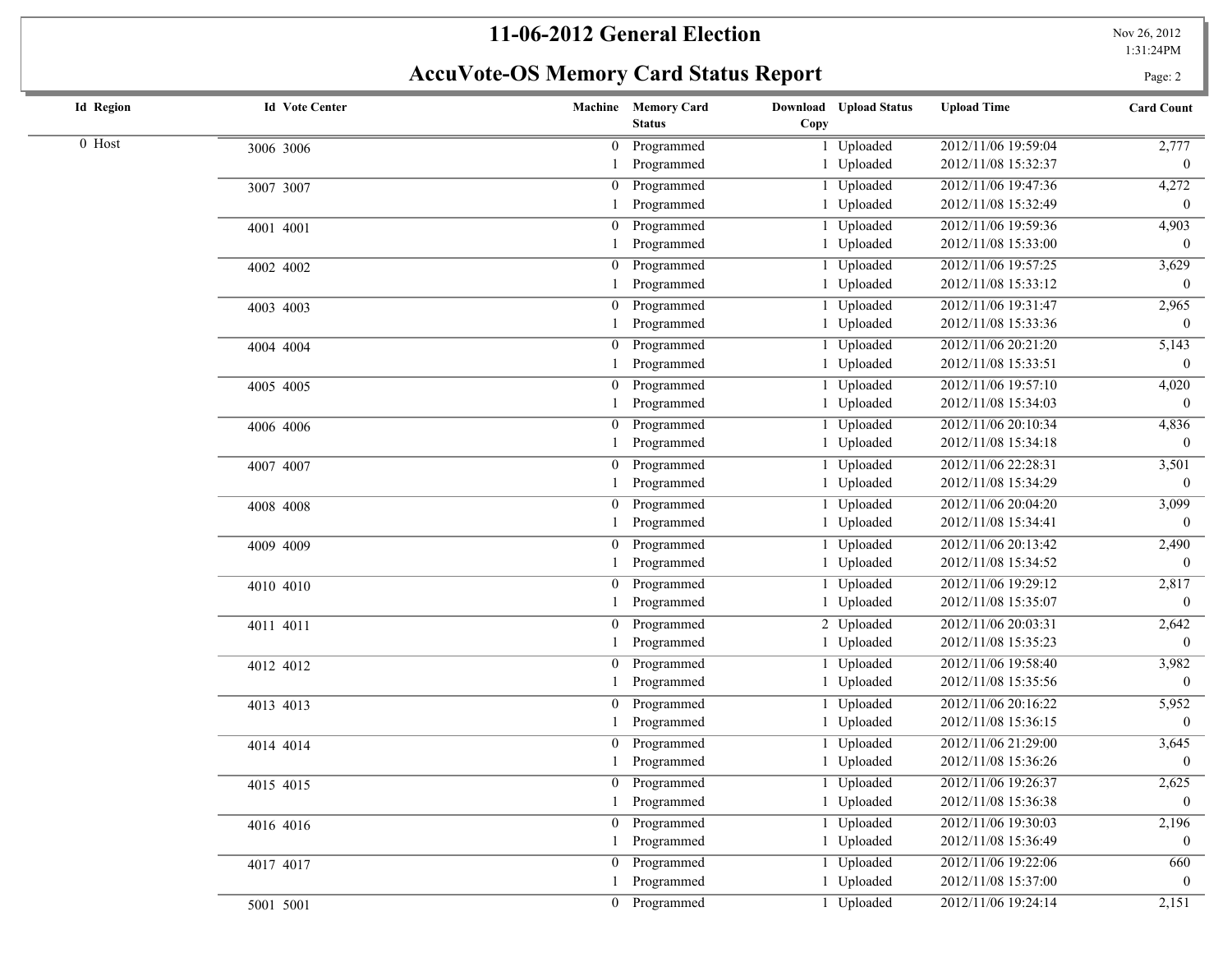## AccuVote-OS Memory Card Status Report **Page: 3**

| <b>Id Region</b> | <b>Id Vote Center</b> |                | Machine Memory Card<br><b>Status</b> | <b>Download</b> Upload Status<br>Copy | <b>Upload Time</b>  | <b>Card Count</b> |
|------------------|-----------------------|----------------|--------------------------------------|---------------------------------------|---------------------|-------------------|
| $0$ Host         | 5001 5001             |                | Programmed                           | 1 Uploaded                            | 2012/11/08 15:37:13 | $\overline{0}$    |
|                  | 5002 5002             |                | Programmed                           | Uploaded                              | 2012/11/06 19:22:32 | 4,339             |
|                  |                       |                | Programmed                           | 1 Uploaded                            | 2012/11/08 15:37:27 | $\mathbf{0}$      |
|                  | 5003 5003             | $\overline{0}$ | Programmed                           | 1 Uploaded                            | 2012/11/06 22:29:47 | 1,935             |
|                  |                       |                | Programmed                           | 1 Uploaded                            | 2012/11/08 15:37:39 | $\overline{0}$    |
|                  | 5004 5004             | $\overline{0}$ | Programmed                           | 1 Uploaded                            | 2012/11/06 19:44:03 | 4,531             |
|                  |                       |                | Programmed                           | 1 Uploaded                            | 2012/11/08 15:37:51 | $\Omega$          |
|                  | 5005 5005             | $\overline{0}$ | Programmed                           | 1 Uploaded                            | 2012/11/06 19:33:22 | 4,609             |
|                  |                       |                | Programmed                           | 1 Uploaded                            | 2012/11/08 15:38:10 | $\overline{0}$    |
|                  | 5006 5006             | $\overline{0}$ | Programmed                           | 1 Uploaded                            | 2012/11/06 22:29:32 | 5,612             |
|                  |                       |                | Programmed                           | 1 Uploaded                            | 2012/11/08 15:38:21 | $\overline{0}$    |
|                  | 5007 5007             | $\overline{0}$ | Programmed                           | 1 Uploaded                            | 2012/11/06 22:28:49 | 4,174             |
|                  |                       |                | Programmed                           | 1 Uploaded                            | 2012/11/08 15:38:33 | $\mathbf{0}$      |
|                  | 5008 5008             | $\overline{0}$ | Programmed                           | Uploaded                              | 2012/11/06 19:38:50 | 3,391             |
|                  |                       |                | Programmed                           | 1 Uploaded                            | 2012/11/08 15:38:45 | $\mathbf{0}$      |
|                  | 5009 5009             |                | Programmed                           | 2 Uploaded                            | 2012/11/06 19:27:47 | 3,061             |
|                  |                       |                | Programmed                           | 1 Uploaded                            | 2012/11/08 15:38:57 | $\boldsymbol{0}$  |
|                  | 5010 5010             | $\overline{0}$ | Programmed                           | 1 Uploaded                            | 2012/11/06 22:30:06 | 3,761             |
|                  |                       |                | Programmed                           | 1 Uploaded                            | 2012/11/08 15:39:12 | $\mathbf{0}$      |
|                  | 5011 5011             | $\overline{0}$ | Programmed                           | 1 Uploaded                            | 2012/11/06 19:21:48 | 4,588             |
|                  |                       |                | Programmed                           | 1 Uploaded                            | 2012/11/08 15:39:24 | $\Omega$          |
|                  | 5012 5012             | $\overline{0}$ | Programmed                           | 1 Uploaded                            | 2012/11/06 20:27:07 | 6,785             |
|                  |                       |                | Programmed                           | 1 Uploaded                            | 2012/11/08 15:39:39 | $\overline{0}$    |
|                  | 5013 5013             | $\overline{0}$ | Programmed                           | 1 Uploaded                            | 2012/11/06 19:15:46 | 2,147             |
|                  |                       |                | Programmed                           | 1 Uploaded                            | 2012/11/08 15:39:50 | $\overline{0}$    |
|                  | 5014 5014             | $\overline{0}$ | Programmed                           | 1 Uploaded                            | 2012/11/06 21:30:01 | 4,892             |
|                  |                       |                | Programmed                           | 1 Uploaded                            | 2012/11/08 15:40:09 | $\theta$          |
|                  | 5015 5015             | $\overline{0}$ | Programmed                           | Uploaded                              | 2012/11/06 19:49:03 | 2,669             |
|                  |                       |                | Programmed                           | 1 Uploaded                            | 2012/11/08 15:40:20 | $\mathbf{0}$      |
|                  | 5016 5016             | $\overline{0}$ | Programmed                           | 1 Uploaded                            | 2012/11/06 22:27:55 | 2,237             |
|                  |                       |                | Programmed                           | 1 Uploaded                            | 2012/11/08 15:40:32 | $\bf{0}$          |
|                  | 6001 6001             |                | Programmed                           | Uploaded                              | 2012/11/06 19:47:38 | 3,456             |
|                  |                       |                | Programmed                           | 1 Uploaded                            | 2012/11/08 15:40:45 | $\boldsymbol{0}$  |
|                  | 6002 6002             |                | 0 Programmed                         | 1 Uploaded                            | 2012/11/06 20:42:46 | 2,636             |
|                  |                       |                | Programmed                           | 1 Uploaded                            | 2012/11/08 15:40:57 |                   |
|                  | 6003 6003             | $\overline{0}$ | Programmed                           | 1 Uploaded                            | 2012/11/06 19:38:48 | 3,916             |
|                  |                       |                | Programmed                           | 1 Uploaded                            | 2012/11/08 15:41:11 | $\theta$          |
|                  | 6004 6004             | $\overline{0}$ | Programmed                           | 1 Uploaded                            | 2012/11/06 19:44:42 | 3,047             |
|                  |                       |                | Programmed                           | 1 Uploaded                            | 2012/11/08 15:41:22 | $\overline{0}$    |
|                  |                       |                |                                      |                                       |                     |                   |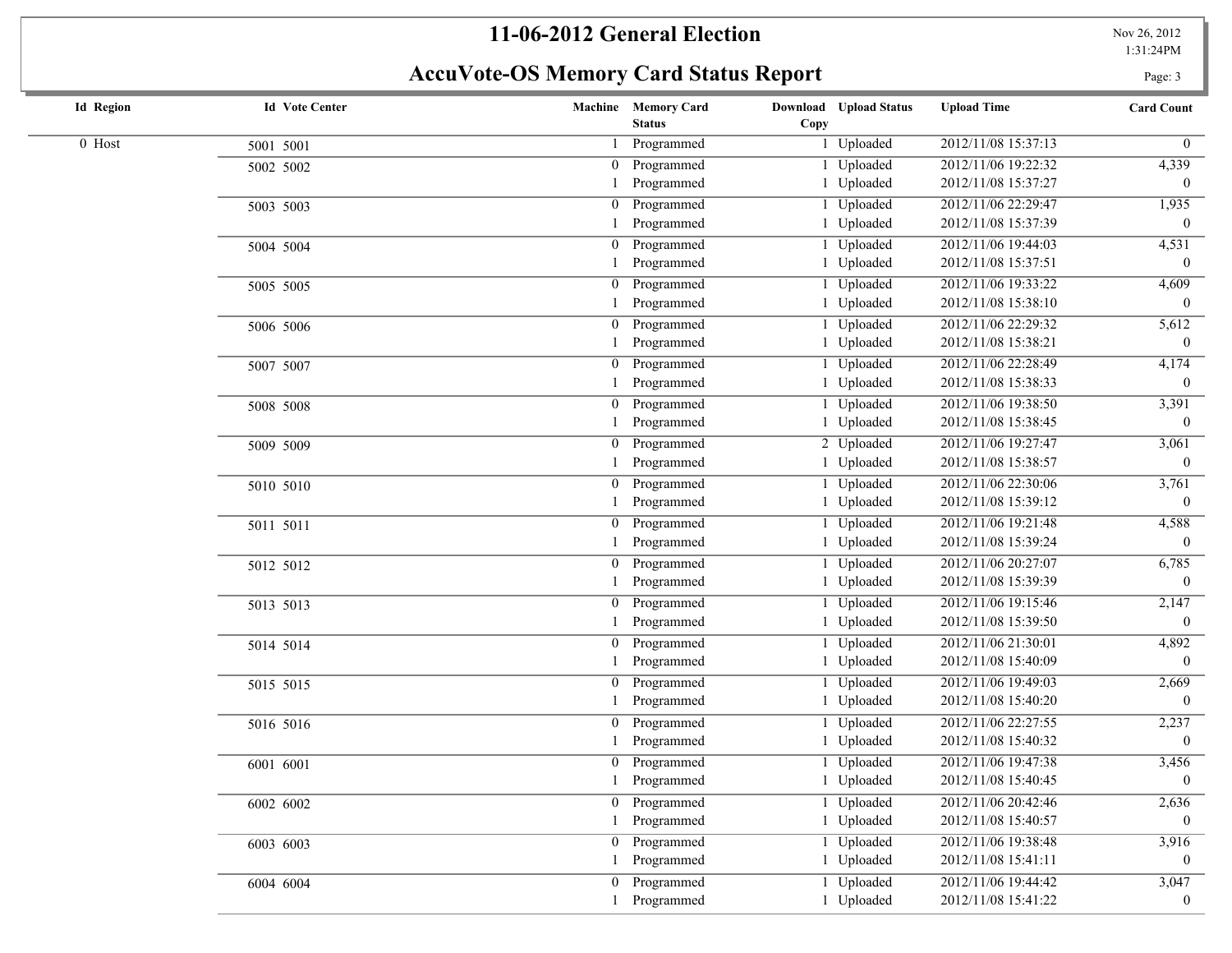# **AccuVote-OS Memory Card Status Report** Page: 4

| <b>Id Region</b> | <b>Id Vote Center</b> |                  | Machine Memory Card<br><b>Status</b> | Download Upload Status<br>Copy | <b>Upload Time</b>  | <b>Card Count</b> |
|------------------|-----------------------|------------------|--------------------------------------|--------------------------------|---------------------|-------------------|
| 0 Host           | 6005 6005             | $\overline{0}$   | Programmed                           | 1 Uploaded                     | 2012/11/06 22:41:09 | 1,909             |
|                  |                       |                  | Programmed                           | 1 Uploaded                     | 2012/11/08 15:41:34 | $\bf{0}$          |
|                  | 6006 6006             | $\boldsymbol{0}$ | Programmed                           |                                |                     | $\mathbf{0}$      |
|                  |                       |                  | Programmed                           | 1 Uploaded                     | 2012/11/06 20:07:48 | 2,732             |
|                  | 6007 6007             | $\mathbf{0}$     | Programmed                           | 1 Uploaded                     | 2012/11/06 19:28:29 | 1,554             |
|                  |                       |                  | Programmed                           | 1 Uploaded                     | 2012/11/08 15:41:48 | $\theta$          |
|                  | 6008 6008             | $\overline{0}$   | Programmed                           | 1 Uploaded                     | 2012/11/06 19:56:29 | 1,966             |
|                  |                       |                  | Programmed                           | 1 Uploaded                     | 2012/11/08 15:42:00 | $\Omega$          |
|                  | 6009 6009             | $\mathbf{0}$     | Programmed                           | 1 Uploaded                     | 2012/11/06 19:55:59 | 1,370             |
|                  |                       |                  | Programmed                           | 1 Uploaded                     | 2012/11/08 15:42:11 | $\theta$          |
|                  | 6010 6010             | $\overline{0}$   | Programmed                           | 1 Uploaded                     | 2012/11/06 19:49:47 | 3,487             |
|                  |                       |                  | Programmed                           | 1 Uploaded                     | 2012/11/08 15:42:23 | $\theta$          |
|                  | 6011 6011             |                  | 0 Programmed                         | 1 Uploaded                     | 2012/11/06 20:04:34 | 3,668             |
|                  |                       |                  | Programmed                           | 1 Uploaded                     | 2012/11/08 15:42:35 | $\theta$          |
|                  | 6012 6012             | $\overline{0}$   | Programmed                           | 1 Uploaded                     | 2012/11/06 19:30:55 | 2,498             |
|                  |                       |                  | Programmed                           | 1 Uploaded                     | 2012/11/08 15:42:46 | $\overline{0}$    |
|                  | 6013 6013             | $\mathbf{0}$     | Programmed                           | 1 Uploaded                     | 2012/11/06 19:52:13 | 3,964             |
|                  |                       |                  | Programmed                           | 1 Uploaded                     | 2012/11/06 23:36:55 | 185               |
|                  | 7001 7001             | $\boldsymbol{0}$ | Programmed                           | 1 Uploaded                     | 2012/11/06 20:54:29 | 7,052             |
|                  |                       |                  | Programmed                           | 1 Uploaded                     | 2012/11/08 15:42:57 | $\mathbf{0}$      |
|                  | 7002 7002             |                  | 0 Programmed                         | 1 Uploaded                     | 2012/11/06 21:08:51 | 3,562             |
|                  |                       |                  | Programmed                           | 1 Uploaded                     | 2012/11/08 15:43:09 | $\mathbf{0}$      |
|                  | 7003 7003             | $\mathbf{0}$     | Programmed                           | Uploaded                       | 2012/11/06 19:29:36 | 1,799             |
|                  |                       |                  | Programmed                           | 1 Uploaded                     | 2012/11/08 15:43:20 | $\theta$          |
|                  | 7004 7004             | $\mathbf{0}$     | Programmed                           | 1 Uploaded                     | 2012/11/06 19:18:53 | 3,542             |
|                  |                       |                  | Programmed                           | 1 Uploaded                     | 2012/11/08 15:43:32 | $\overline{0}$    |
|                  | 7005 7005             | $\overline{0}$   | Programmed                           | 1 Uploaded                     | 2012/11/06 19:41:53 | 4,914             |
|                  |                       |                  | Programmed                           | 1 Uploaded                     | 2012/11/08 15:43:47 | $\overline{0}$    |
|                  | 7006 7006             | $\mathbf{0}$     | Programmed                           | 1 Uploaded                     | 2012/11/06 21:56:36 | 4,608             |
|                  |                       |                  | Programmed                           | 1 Uploaded                     | 2012/11/08 15:43:58 | $\overline{0}$    |
|                  | 7007 7007             | $\mathbf{0}$     | Programmed                           | 1 Uploaded                     | 2012/11/06 19:30:41 | 2,319             |
|                  |                       |                  | Programmed                           | 1 Uploaded                     | 2012/11/08 15:44:12 | $\theta$          |
|                  | 7008 7008             |                  | 0 Programmed                         | 1 Uploaded                     | 2012/11/06 19:50:47 | 5,823             |
|                  |                       |                  | 1 Programmed                         | 1 Uploaded                     | 2012/11/08 15:44:27 | $\boldsymbol{0}$  |
|                  | 7009 7009             |                  | 0 Programmed                         | 1 Uploaded                     | 2012/11/06 19:40:36 | 2,898             |
|                  |                       |                  | Programmed                           | 1 Uploaded                     | 2012/11/08 15:44:38 | $\Omega$          |
|                  |                       |                  | 0 Programmed                         | 1 Uploaded                     | 2012/11/06 20:57:51 | 3,947             |
|                  | 7010 7010             |                  | Programmed                           | 1 Uploaded                     | 2012/11/08 15:44:49 | $\Omega$          |
|                  |                       |                  | 0 Programmed                         | 1 Uploaded                     | 2012/11/06 19:26:00 | 2,196             |
|                  | 7011 7011             |                  | Programmed                           | 1 Uploaded                     | 2012/11/08 15:45:03 | $\overline{0}$    |
|                  |                       |                  |                                      |                                |                     |                   |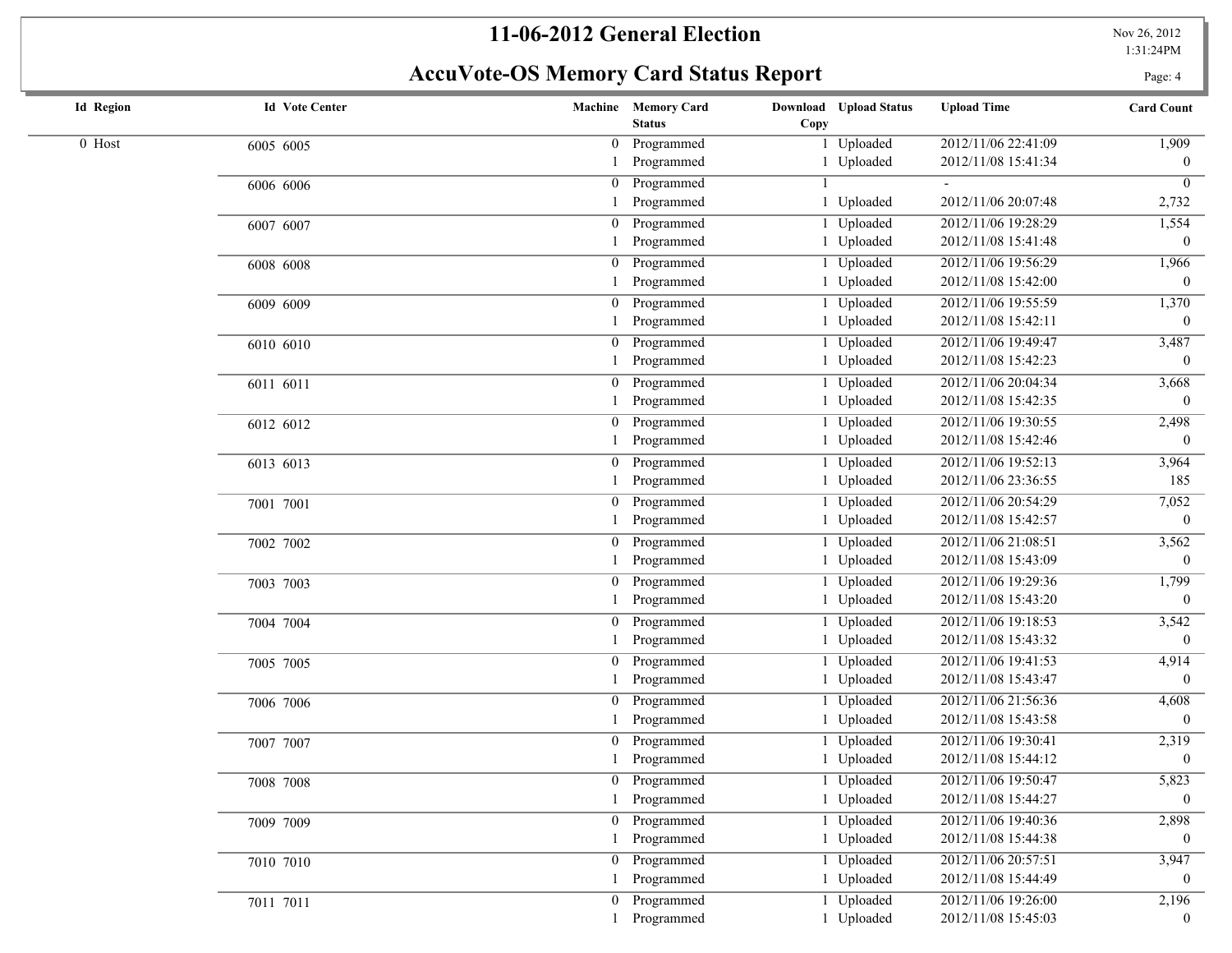# **AccuVote-OS Memory Card Status Report** Page: 5 Page: 5

| <b>Id Region</b> | <b>Id Vote Center</b> |                  | Machine Memory Card<br><b>Status</b> | Download Upload Status<br>Copy | <b>Upload Time</b>  | <b>Card Count</b> |
|------------------|-----------------------|------------------|--------------------------------------|--------------------------------|---------------------|-------------------|
| 0 Host           | 7012 7012             | $\boldsymbol{0}$ | Programmed                           | Uploaded                       | 2012/11/06 19:27:09 | 2,855             |
|                  |                       |                  | Programmed                           | Uploaded                       | 2012/11/08 15:45:19 | $\mathbf{0}$      |
|                  | 7013 7013             | $\boldsymbol{0}$ | Programmed                           | Uploaded                       | 2012/11/06 19:27:55 | 2,541             |
|                  |                       |                  | Programmed                           | 1 Uploaded                     | 2012/11/08 15:45:42 | $\mathbf{0}$      |
|                  | 7014 7014             | $\overline{0}$   | Programmed                           | Uploaded                       | 2012/11/06 19:12:53 | 3,907             |
|                  |                       |                  | Programmed                           | 1 Uploaded                     | 2012/11/08 15:45:53 | $\mathbf{0}$      |
|                  | 7015 7015             | $\overline{0}$   | Programmed                           | Uploaded                       | 2012/11/06 20:00:32 | 5,221             |
|                  |                       |                  | Programmed                           | Uploaded                       | 2012/11/08 15:46:05 | $\theta$          |
|                  | 7016 7016             | $\overline{0}$   | Programmed                           | Uploaded                       | 2012/11/06 19:30:20 | 5,211             |
|                  |                       |                  | Programmed                           | 1 Uploaded                     | 2012/11/08 15:46:18 | $\overline{0}$    |
|                  | 7017 7017             | $\boldsymbol{0}$ | Programmed                           | Uploaded                       | 2012/11/06 19:59:48 | 4,788             |
|                  |                       |                  | Programmed                           | 1 Uploaded                     | 2012/11/08 15:46:29 | $\bf{0}$          |
|                  | 7018 7018             | $\Omega$         | Programmed                           |                                |                     | $\overline{0}$    |
|                  |                       |                  | Programmed                           | 2 Uploaded                     | 2012/11/07 02:38:50 | 3,159             |
|                  | 8001 8001             |                  | Programmed                           | 1 Uploaded                     | 2012/11/06 19:24:19 | 1,659             |
|                  |                       |                  | Programmed                           | 1 Uploaded                     | 2012/11/08 15:46:40 | $\mathbf{0}$      |
|                  | 8002 8002             |                  | Programmed                           | <b>Uploaded</b>                | 2012/11/06 20:19:09 | 3,128             |
|                  |                       |                  | Programmed                           | 1 Uploaded                     | 2012/11/08 15:46:53 | $\boldsymbol{0}$  |
|                  | 8003 8003             | $\mathbf{0}$     | Programmed                           | Uploaded                       | 2012/11/06 19:34:06 | 3,409             |
|                  |                       |                  | Programmed                           | 1 Uploaded                     | 2012/11/08 15:47:04 | $\mathbf{0}$      |
|                  | 8004 8004             | $\mathbf{0}$     | Programmed                           | Uploaded                       | 2012/11/06 19:19:05 | 1,854             |
|                  |                       |                  | Programmed                           | Uploaded                       | 2012/11/08 15:47:16 | $\theta$          |
|                  | 8005 8005             | $\boldsymbol{0}$ | Programmed                           | Uploaded                       | 2012/11/06 19:39:26 | 2,845             |
|                  |                       |                  | Programmed                           | 1 Uploaded                     | 2012/11/08 15:47:27 | $\overline{0}$    |
|                  | 8006 8006             | $\boldsymbol{0}$ | Programmed                           | Uploaded                       | 2012/11/06 21:04:45 | 1,857             |
|                  |                       |                  | Programmed                           | 1 Uploaded                     | 2012/11/08 15:47:42 | $\overline{0}$    |
|                  | 8007 8007             | $\boldsymbol{0}$ | Programmed                           | Uploaded                       | 2012/11/06 19:10:04 | 2,493             |
|                  |                       |                  | Programmed                           | 1 Uploaded                     | 2012/11/08 15:47:54 | $\mathbf{0}$      |
|                  | 8008 8008             | 0                | Programmed                           | Uploaded                       | 2012/11/06 19:48:22 | 1,821             |
|                  |                       |                  | Programmed                           | Uploaded                       | 2012/11/08 15:48:11 | $\mathbf{0}$      |
|                  | 8009 8009             |                  | Programmed                           | 1 Uploaded                     | 2012/11/06 19:12:08 | 2,521             |
|                  |                       |                  | Programmed                           | 1 Uploaded                     | 2012/11/08 15:48:23 | $\boldsymbol{0}$  |
|                  | 8010 8010             |                  | 0 Programmed                         | 1 Uploaded                     | 2012/11/06 19:13:41 | 2,262             |
|                  |                       |                  | 1 Programmed                         | 1 Uploaded                     | 2012/11/08 15:48:43 | $\mathbf{0}$      |
|                  | 9001 9001             |                  | 0 Programmed                         | 1 Uploaded                     | 2012/11/06 19:17:52 | 2,972             |
|                  |                       |                  | Programmed                           | 1 Uploaded                     | 2012/11/08 15:49:07 | $\bf{0}$          |
|                  | 9002 9002             |                  | 0 Programmed                         | 2 Uploaded                     | 2012/11/06 19:34:01 | 3,425             |
|                  |                       |                  | Programmed                           | 1 Uploaded                     | 2012/11/08 15:49:19 | $\bf{0}$          |
|                  | 9003 9003             |                  | 0 Programmed                         | 1 Uploaded                     | 2012/11/06 19:28:05 | 3,471             |
|                  |                       |                  |                                      |                                |                     |                   |